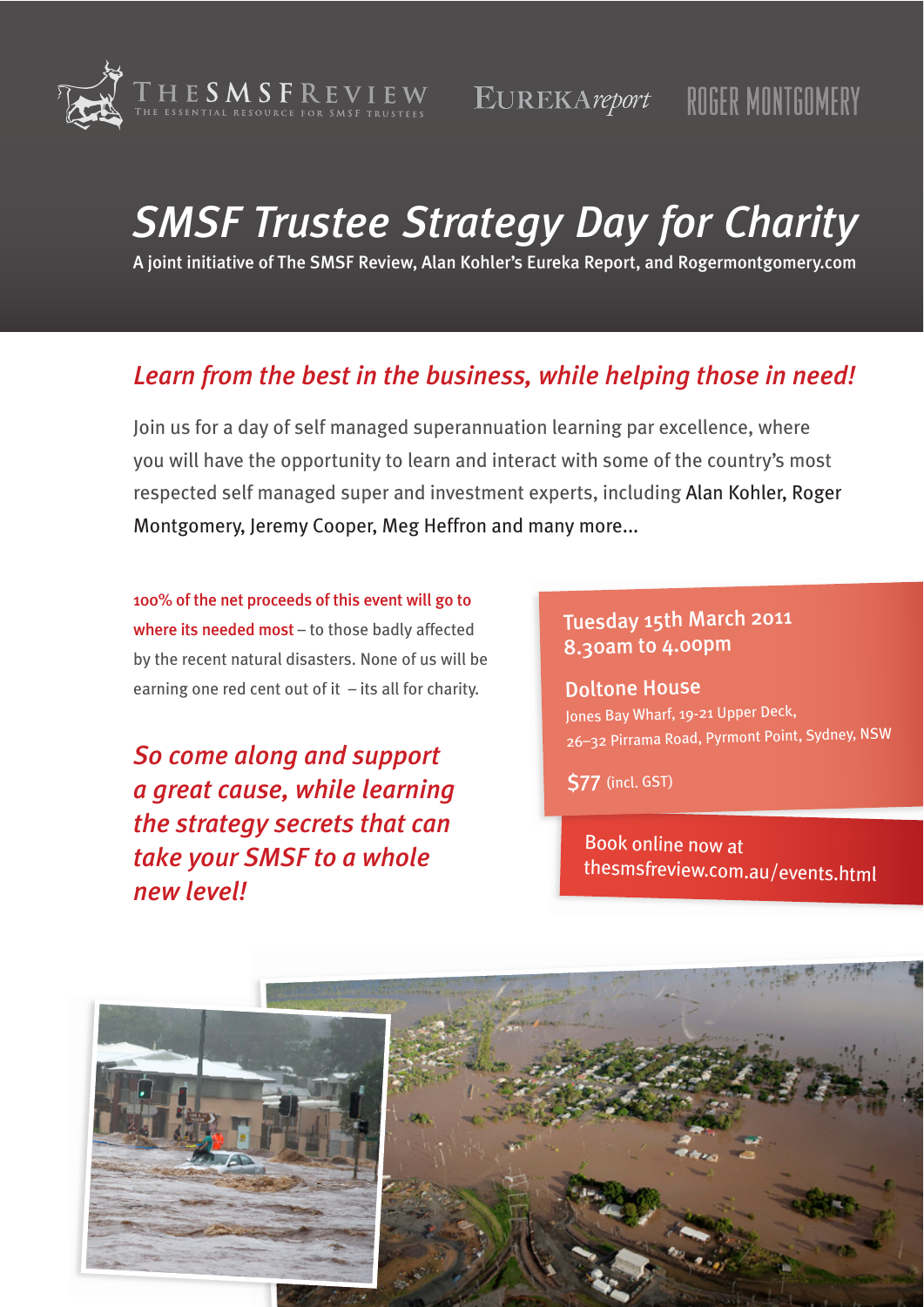# The speakers

### **Alan Kohler**

Alan is the former editor of The Australian Financial Review and The Age, former business editor of ABC TV's 7.30 Report, former Chanticleer columnist for The Australian Financial Review and a former columnist for The Age and the Sydney Morning Herald. He is currently finance presenter on ABC Television News, host of Inside Business on ABC TV, publisher and founder of Eureka **Report and Business Spectator.** 

### **Stuart Forsyth**

Stuart is the Assistant Commissioner (Superannuation) at the ATO, which involves leadership of the SMSF Segment within the Superannuation Business Line. In this role and his previous role as centre manager, he had extensive involvement in the Superannuation Simplification measures. Stuart is currently heavily involved in the SMSF areas of the Stronger Super project which has been set up to implement the Cooper Report recommendations.

### **Jeremy Cooper**

Jeremy was the chairperson of the Government's recent review into the superannuation system, also known as the 'Cooper Review'. He was formerly the Deputy Chairman of ASIC, where he had oversight responsibility across a range of ASIC's teams. He currently is the chairman of retirement income at Challenger.

### **Roger Montgomery**

Roger is one of the nation's most successful and well known 'value investors'. He founded the boutique investment management office Montgomery Investment Management in 2011 following a successful career as a fund manager, public company Chairman and most recently, best-selling author of Value.able, a step-by-step guide to valuing the best stocks and buying them for less than they're worth.

## **Ionathan Pain**

Jonathan is the author and publisher of investment newsletter, The Pain Report. His 25 years of experience includes Chief Investment Strategist of HFA asset management, Chief Investment Officer of Rothschild Australia Asset Management, Head of Investments at Gulf International Bank in Bahrain and Chair of the International Asset Allocation Committee at Paribas Asset Management in London.

### **Philip La Greca**

Philip is the Technical Services Director for Multiport, and has been in the superannuation industry since 1980. Philip was a founding member of the Australian Retirement Income Streams Association (ARISA) Technical Committee that had been involved in assisting the Government with issues related to Retirement Income Streams, and is on the technical committee for SISFA.

### **David Busoli**

David is a SMSF technical specialist with Cavendish Superannuation, and a veteran of the SMSF administration sector. He spends a lot of time educating professional financial service providers including financial planners, accountants, lawyers and stock brokers operating in the self managed super sector, and was a founding member of the SMSF professionals association.

### **Denis Barlin**

Denis Barlin is a director of SBN Lawyers, and specialises in commercial law, taxation, and superannuation. Denis was heavily involved with the 'gearing of superannuation fund' process from before the introduction of subsection  $67(4)$  of the SIS Act. Denis has been a regular speaker for professional associations such as the Taxation Institute of Australia.

## **Meg Heffron**

Meg is the principal of Heffron, a specialist SMSF administration and services company, and is one of Australia's most highly regarded SMSF technicians and presenters. This view was reinforced when she was appointed as the SMSF industry panel member of the Government's Super System review (also known as the Cooper review), chaired by Jeremy Cooper.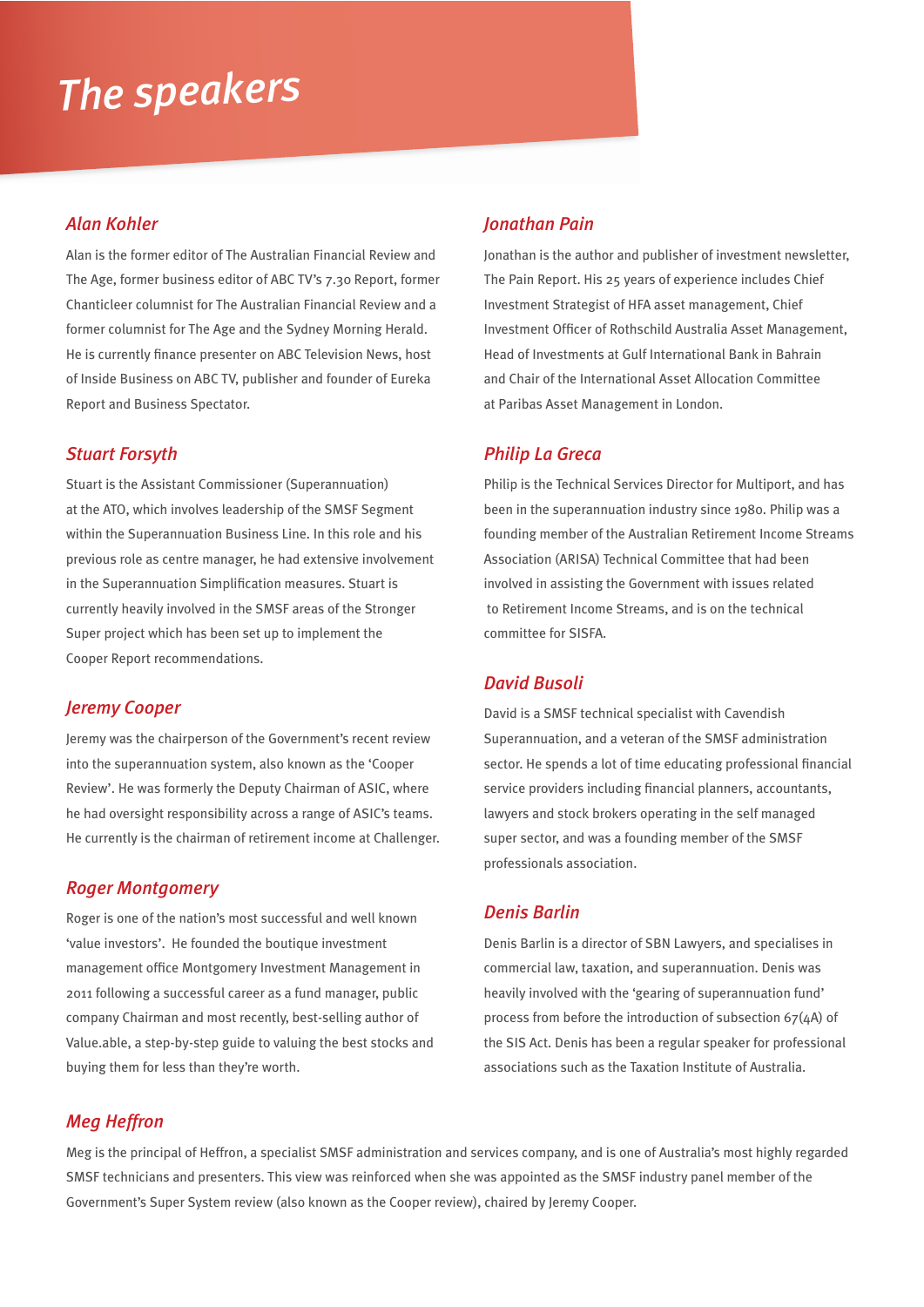# The agenda / morning

| $8.30 - 9.15$   | Registrations                                                                                                                                                                                                                                                                                                                                                                                                                                                                   |
|-----------------|---------------------------------------------------------------------------------------------------------------------------------------------------------------------------------------------------------------------------------------------------------------------------------------------------------------------------------------------------------------------------------------------------------------------------------------------------------------------------------|
| $9.15 - 9.20$   | Welcome                                                                                                                                                                                                                                                                                                                                                                                                                                                                         |
| $9.20 - 10.00$  | Keynote speech - The ATO and You                                                                                                                                                                                                                                                                                                                                                                                                                                                |
|                 | In this informative session that is simply not to be missed, Stuart will outline the ATO's approach to working with<br>SMSF trustees, the key issues they are currently focusing on, and their view on current hot topics. Hear it straight<br>from the man at the very top - every trustee needs to hear this!                                                                                                                                                                 |
|                 | <b>Stuart Forsyth - Assistant Commissioner (Superannuation), ATO</b>                                                                                                                                                                                                                                                                                                                                                                                                            |
| $10.00 - 10.30$ | My top SMSF pension strategies                                                                                                                                                                                                                                                                                                                                                                                                                                                  |
|                 | Commencing an income stream on retirement is one of the most significant milestones in the lifecycle of a SMSF.<br>In this session, Meg will take you through her favorite strategies for extracting the most benefit from them, while<br>avoiding the pitfalls.<br>Meg Heffron - Principal, Heffron, and panel member of the recent Super System Review                                                                                                                        |
| $10.30 - 11.10$ | Mastering Value Investing in a SMSF<br>Australia's master of value investing shows you step by step how to successfully invest in the stock market in the<br>most rational, logical way by identifying extraordinary businesses and buying them for less than they're worth. He'll<br>also show you real world examples of businesses to avoid, and also where the current bargains are.<br>Roger Montgomery - Analyst, Montgomery Investment Management & author of Value.able |
| $11.10 - 11.30$ | Morning tea break<br>Morning tea will be supplied by the venue.                                                                                                                                                                                                                                                                                                                                                                                                                 |
| $11.30 - 12.00$ | Where are the current investment opportunities for SMSFs<br>In this session Alan Kohler, one of Australia's most well known financial commentators, presents his analysis of the<br>current investment themes and opportunities that SMSF investors should be looking at, along with insights gained<br>from his daily interaction with the leaders of Australian business.<br>Alan Kohler - founder Business Spectator, Eureka report, and finance presenter for the ABC       |
| $12.00 - 12.30$ | Panel Discussion - debating SMSF investment strategies                                                                                                                                                                                                                                                                                                                                                                                                                          |
|                 | Alan Kohler chairs a panel discussion of experts debating various issues such as the pros and cons of popular SMSF<br>investment strategies, and how they invest in their own SMSF. Alan will also talk to Jeremy Cooper about his findings<br>from chairing the recent Super System review with regard to SMSFs.                                                                                                                                                               |
|                 | Alan Kohler - Business Spectator, Eureka Report, the ABC.<br>Roger Montgomery - Montgomery Investment Management, author of Value.able<br>Jonathon Pain - The Pain Report                                                                                                                                                                                                                                                                                                       |
|                 | Jeremy Cooper - Chairman, Super System Review, Challenger Retirement Incomes                                                                                                                                                                                                                                                                                                                                                                                                    |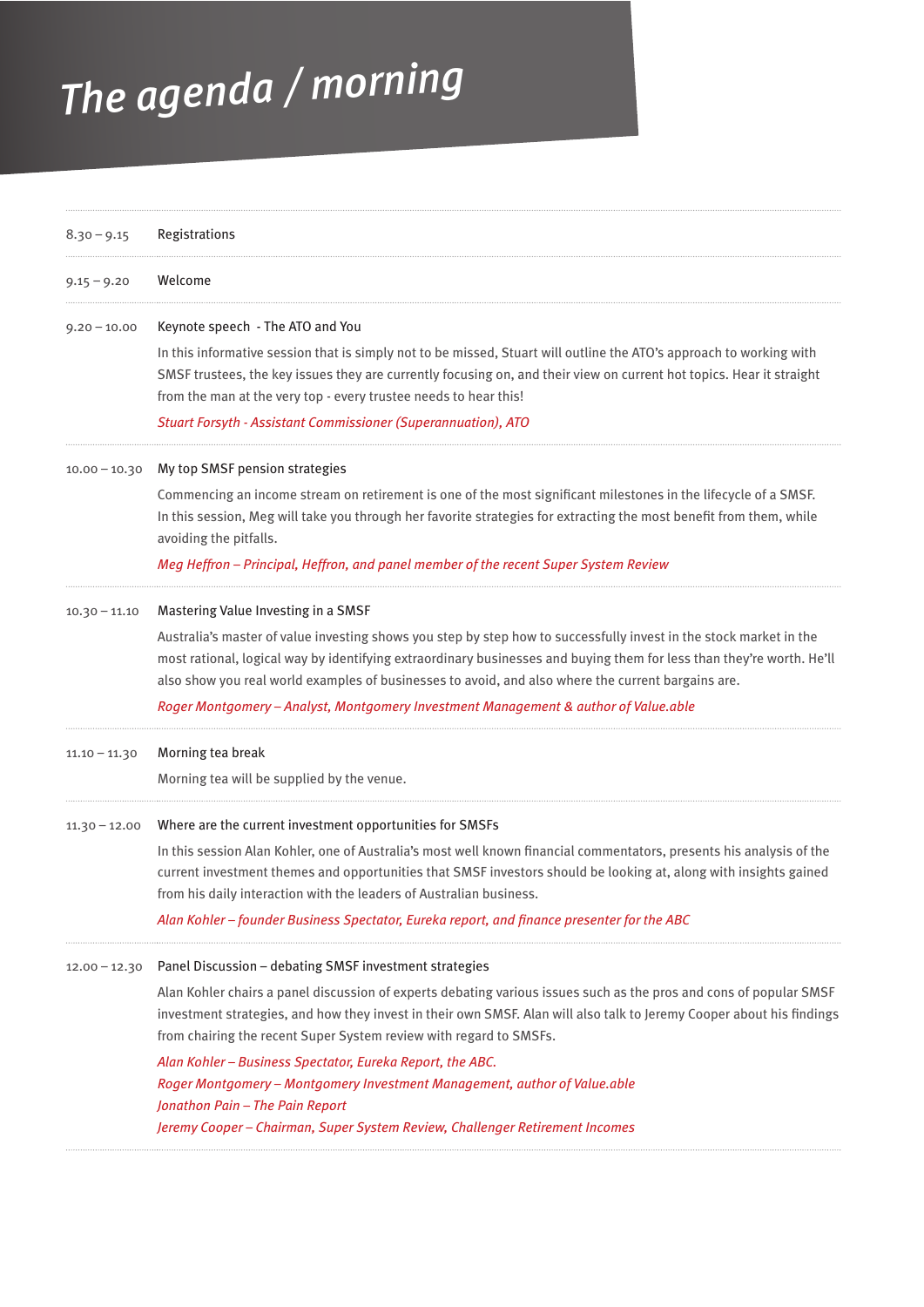# The agenda / afternoon

| $12.30 - 1.30$ | Lunch<br>Lunch is at your own arrangements. Cafes are located downstairs to the venue.                                                                                                                                                                                                                                                                                                                                                                                                                        |
|----------------|---------------------------------------------------------------------------------------------------------------------------------------------------------------------------------------------------------------------------------------------------------------------------------------------------------------------------------------------------------------------------------------------------------------------------------------------------------------------------------------------------------------|
| $1.30 - 2.00$  | The New Reality<br>Jonathan believes that the world is increasingly divided between those nations that are submerging and those that<br>are emerging. Where does Australia sit in this 'Great Divide'? Jonathan will take you on a tour of the world moving<br>from West to East, via the Middle East, in an attempt to see where we are all heading in the years and decades to<br>come.<br>Jonathan Pain - The Pain Report                                                                                  |
| $2.00 - 2.30$  | My top SMSF Contribution Strategies<br>Superannuation is a wonderful tax advantaged environment, however a key problem for many people these days is<br>getting enough money into the system due to the reduction in the contribution caps. In this session, Philip will take<br>you through the popular SMSF contribution strategies and what you need to watch out for so that you don't incur<br>penalties or excess tax.<br>Philip La Greca – Technical committee, SISFA, & technical director, Multiport |
| $2.30 - 2.50$  | Afternoon Tea Break<br>Afternoon tea will be supplied by the venue                                                                                                                                                                                                                                                                                                                                                                                                                                            |
| $2.50 - 3.20$  | Borrowing to invest in property in a SMSF<br>This is a hot topic right now, but fraught with traps. David will take you through a step by step process on exactly<br>how to borrow to invest in property in a SMSF, and fill you in on the myriad of real world issues you need to be aware<br>of when putting it into practice, including the traps to avoid along the way.<br>David Busoli - Cavendish Superannuation                                                                                       |
| $3.20 - 3.50$  | <b>Estate Planning strategies</b><br>Estate Planning is one of the most important aspects of your SMSF, but can be a nightmare if you get it wrong. In<br>this session, Denis will take you through the key concepts you need to get your head around, the pitfalls to avoid,<br>and will step you through the options you have in terms of how your SMSF assets can be passed on in the most tax<br>effective manner.<br><b>Denis Barlin - SBN Lawyers</b>                                                   |
| $3.50 - 4.00$  | Closing address                                                                                                                                                                                                                                                                                                                                                                                                                                                                                               |